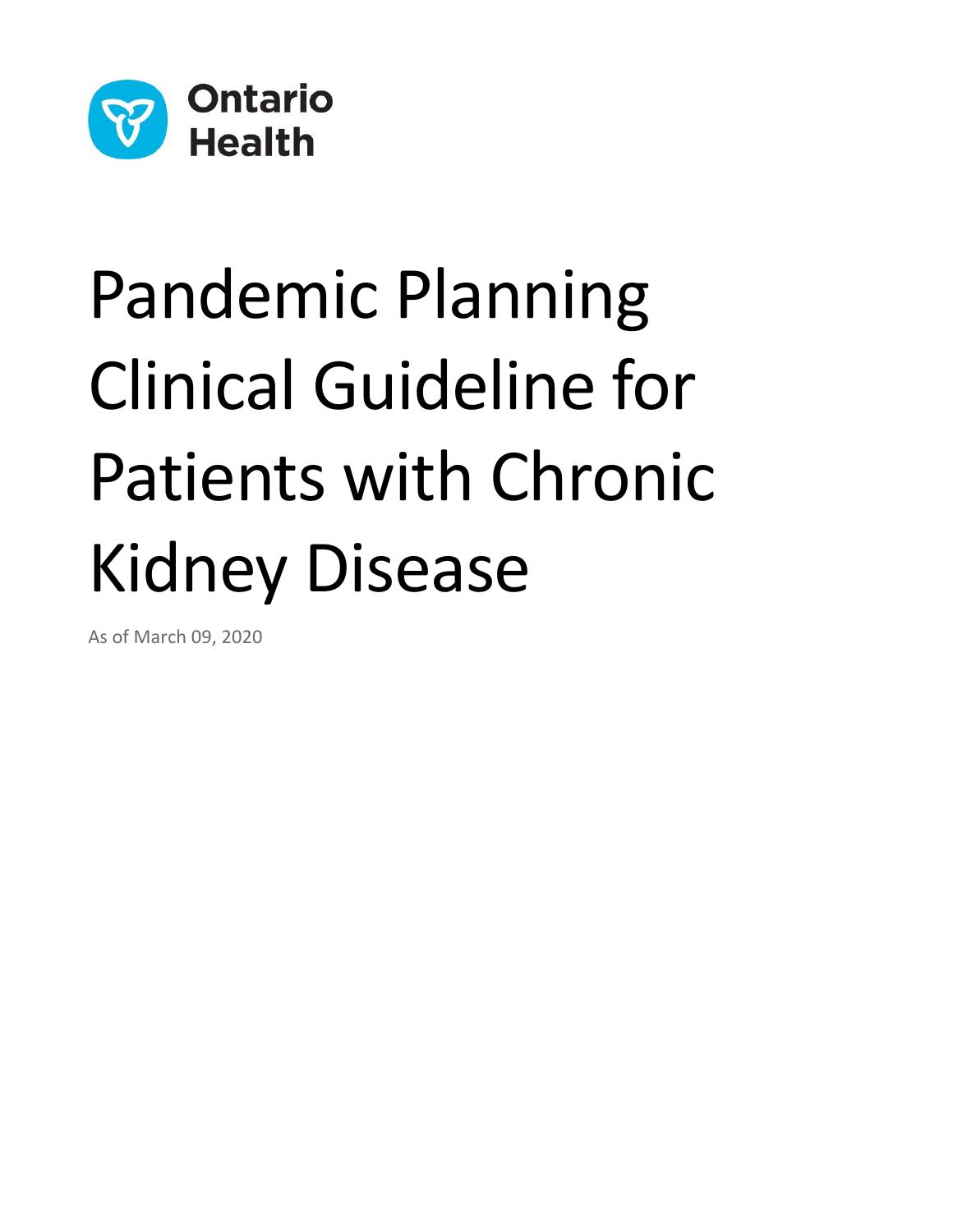## Contents

| REGIONAL RENAL PROGRAM OPERATIONAL RECOMMENDATIONS  5                 |  |
|-----------------------------------------------------------------------|--|
|                                                                       |  |
|                                                                       |  |
|                                                                       |  |
|                                                                       |  |
| 5) Patients Receiving Dialysis Treatment in Home or Long Term Care  6 |  |
|                                                                       |  |
|                                                                       |  |
|                                                                       |  |
|                                                                       |  |

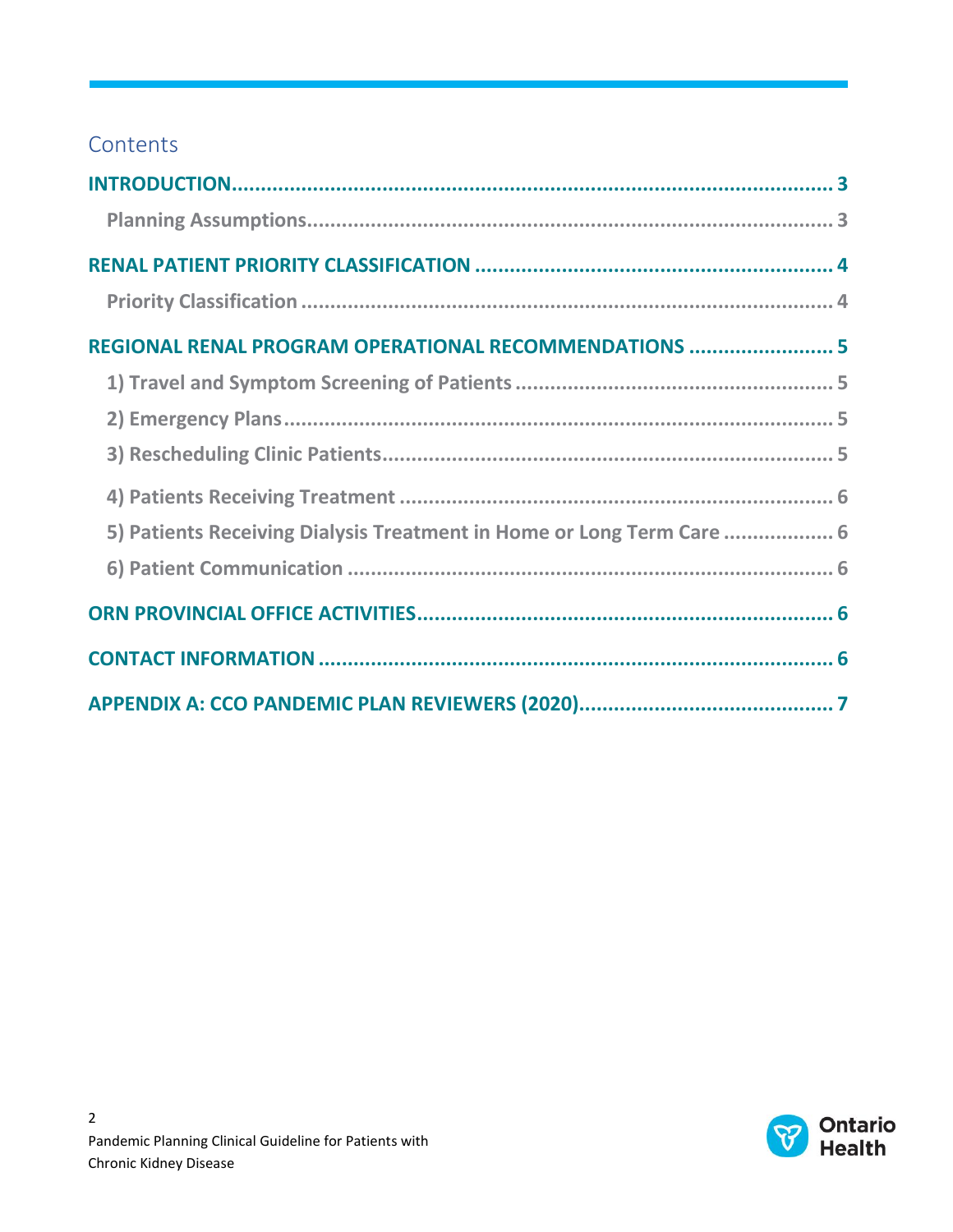# <span id="page-2-0"></span>**Introduction**

This Guideline was produced by the Ontario Renal Network (ORN), a part of Ontario Health (Cancer Care Ontario) (OH-CCO) to provide recommendations for a systematic approach in determining priority for consultation and treatment of patients with chronic kidney disease in Ontario during the time of a pandemic. This Guideline was informed by Cancer Care Ontario's Pandemic Planning Clinical Guideline for Patients with Cancer (2009).

OH-CCO's role is to provide clinical guidance regarding how the cancer and renal systems should respond during a pandemic, to minimize impact on the services provided to Ontarians for cancer and renal care.

**Guidance regarding infection prevention and control procedures will not be provided by ORN/OH-CCO; this guidance should be determined and communicated by each facility that provides cancer and renal care in Ontario.** 

A companion Guideline, called Pandemic Planning Clinical Guideline for Patients with Cancer, has also been developed.

## <span id="page-2-1"></span>**Planning Assumptions**

- The ORN's role is **not** to provide primary infection control direction to Regional Renal Programs (RRPs); this direction will be determined and communicated to RRPs through the RRPs' respective hospitals.
- The ORN recognizes that the manner in which hospitals address a possible pandemic may differ depending on their circumstances, including the number of presumptive and confirmed cases at their facility, previous experience with pandemics, etc.
- There is a need to treat Chronic Kidney Disease (CKD) and End-Stage Renal Disease (ESRD) patients during a pandemic. Unless successfully transplanted, ESRD patients require maintenance dialysis to stay alive. The predominant mode of dialysis is in-centre hemodialysis, much of which is delivered in acute care hospitals.
- It is assumed for the purposes of this Guideline that resources for the provision of care for renal patients may be impacted by a pandemic. Possible implications, however unlikely, include:
	- $\circ$  A large number of RRP staff are affected by the pandemic, thereby impacting the ability to provide services in clinic or in a dialysis unit;
	- $\circ$  One or more hospitals may close access to ambulatory care services for a period of time, requiring dialysis patients to receive treatment elsewhere than at their usual site.
- This Guideline is aligned with and adapted from Cancer Care Ontario's Pandemic Planning Clinical Guideline for Patients with Cancer, developed in 2009 and refreshed in 2020 in response to COVID-19.

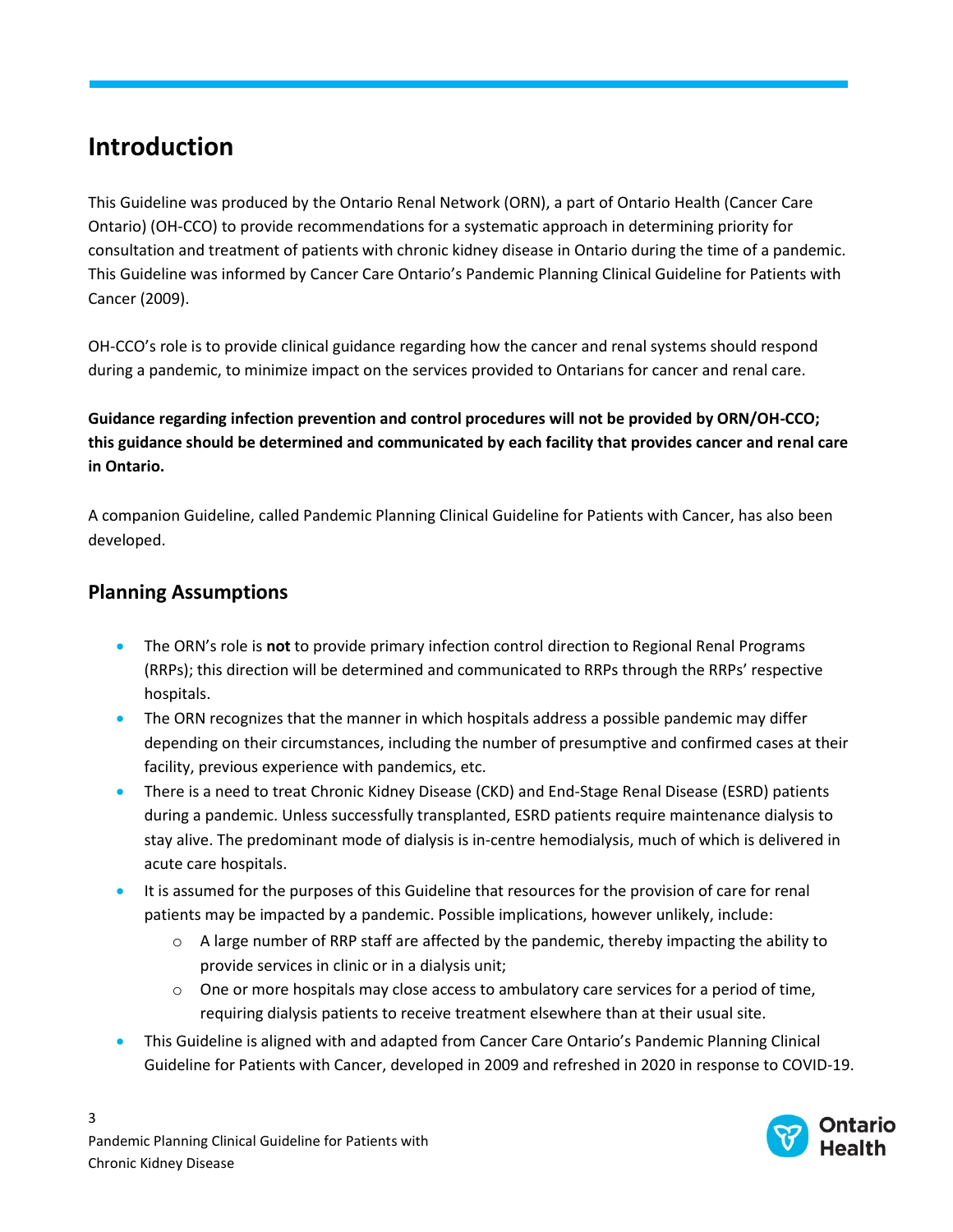• The role of the ORN in response to a possible pandemic (e.g. COVID-19) is to play a coordinating role, through the following activities:

- o Convene RRP leadership to share information amongst programs;
- o Provide information should RRPs need access to support or information;
- o Ensure that RRPs immediately inform the ORN if a disruption in the provision of care services to renal patients is anticipated or occurs;
- $\circ$  Confirm that RRPs have an emergency plan in place that is current and relevant; and
- o Work with relevant partners to support coordination, as required, if re-referral strategies are needed based on capacity pressures, and in accordance with this guidance document.

# <span id="page-3-0"></span>**Renal Patient Priority Classification**

This document offers a priority classification for renal patients which may be put in place by RRPs should access to resources be restricted due to hospital closures of ambulatory care services.

It is the ethical responsibility of the healthcare provider, often with consultation, to fairly assess individual patient need and categorize him or her as Priority A, B, or C.

### <span id="page-3-1"></span>**Priority Classification**

*Priority A* – Patients who are deemed critical and require services/treatment even in the event of a pandemic because their situation is unstable, has unbearable suffering and/or is immediately life threatening. The following is a list of situations in which patients need priority services.

- Patients receiving in-centre hemodialysis
- Patients receiving home dialysis, either home hemodialysis or peritoneal dialysis
- Acute Kidney Injury patients requiring dialysis
- Patients receiving chronic dialysis as a hospital inpatient
- Recent kidney transplant patients
- **•** Patients being followed in Multi-Care Kidney Clinics (MCKCs) who are approaching the need for Renal Replacement Therapy
- Patients requiring vascular access that are defined as "Priority 1" cases and patients requiring vascular access that are defined as "Priority 2" cases and are deemed by their nephrologist to require access in less than 48 hours
- Patients requiring a PD catheter that are required to start peritoneal dialysis within 48 hours
- Glomerulonephritis (GN) patients that are considered Acuity Level 4, or any GN patient on immunosuppressant drugs

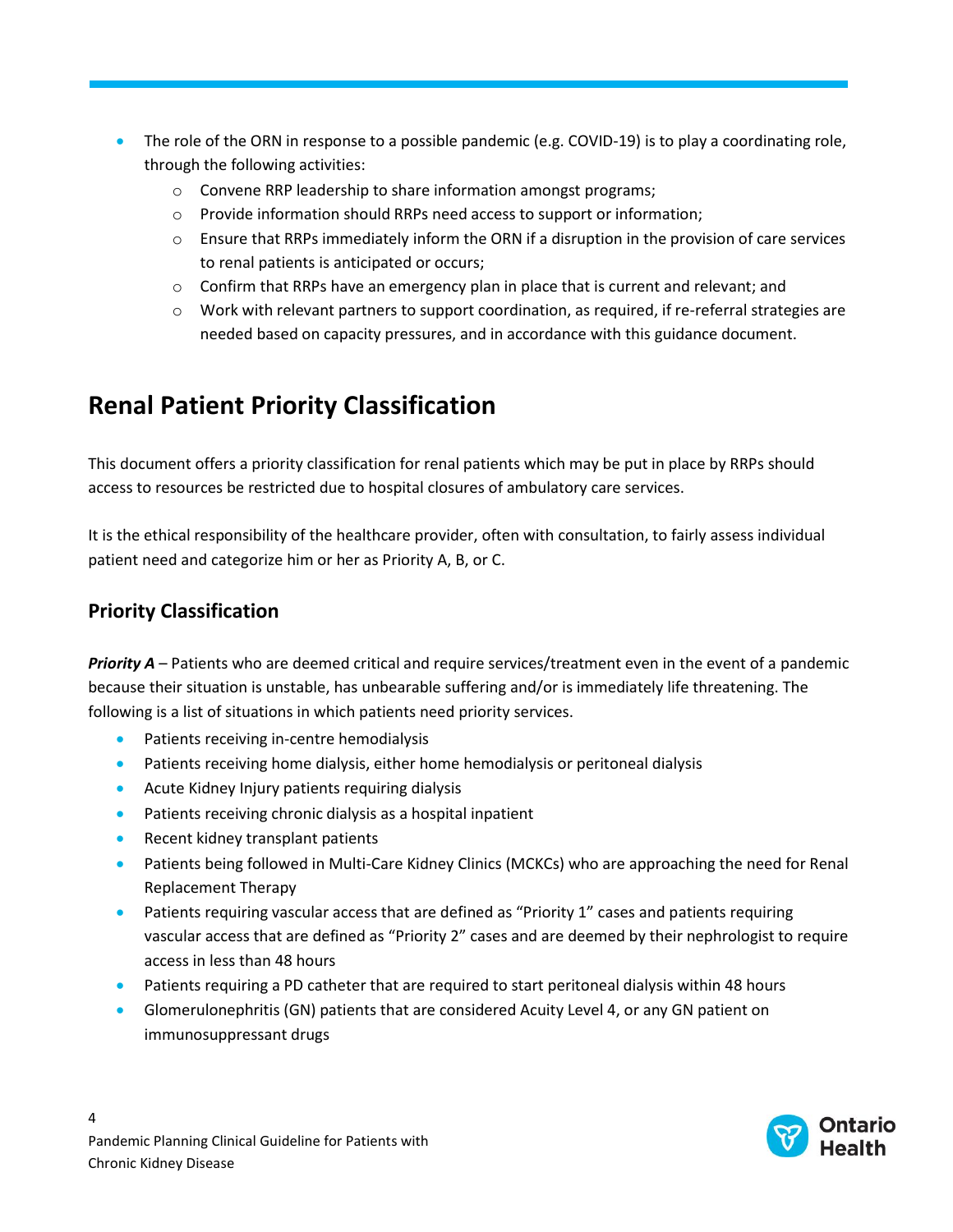**Priority B** – Patients who require services/treatment in RRPs but whose situation is deemed non-critical (no unbearable suffering, patient is stable and condition is not immediately life threatening). For these patients, the services can be delayed for a period of time. If they will not be able to access services in their "home" RRP within a reasonable timeframe due to resource limitations caused by a pandemic, they need to access services at another RRP.

- Patients requiring vascular access that are defined as "Priority 2" cases that are not urgent (not required within 48 hours but required within 2 weeks)
- Patients requiring a PD catheter within 2 weeks in order to start peritoneal dialysis
- Patients requiring vascular access or PD access that are defined as "Priority 3" cases
- MCKC patients who are not close to approaching the need for Renal Replacement Therapy
- **Acuity Level 3 GN patients**
- **•** Transplant referral work-up activities
- Conservative Renal Care patients who are actively being followed to address issues

*Priority C* – Patients who are generally healthy whose condition is deemed as non-life threatening where the service can be delayed without an anticipated change in outcome. If the region is affected by a pandemic, these services can be discontinued for the duration of the outbreak. The following are examples of Priority C services:

- **•** Patients requiring vascular access that are defined as "Priority 3" and "Priority 4" cases
- **General Nephrology clinic patients**
- Acuity level 1 and 2 GN patients
- Conservative Renal Care patients who typically have infrequent visits

# <span id="page-4-0"></span>**Regional Renal Program Operational Recommendations**

## <span id="page-4-1"></span>**1) Travel and Symptom Screening of Patients**

Office and hospital based protocols should be applied for all clinic and dialysis patients.

## <span id="page-4-2"></span>**2) Emergency Plans**

- RRPs should have up to date, relevant emergency plans that outline alternate sites of care for incentre dialysis patients in the unlikely event that access to a hospital site is affected.
- RRP emergency plans may align with broader hospital surge/pandemic emergency plans.

## <span id="page-4-3"></span>**3) Rescheduling Clinic Patients**

 Patients whose appointments are cancelled should be rescheduled within a reasonable period of time.



Pandemic Planning Clinical Guideline for Patients with Chronic Kidney Disease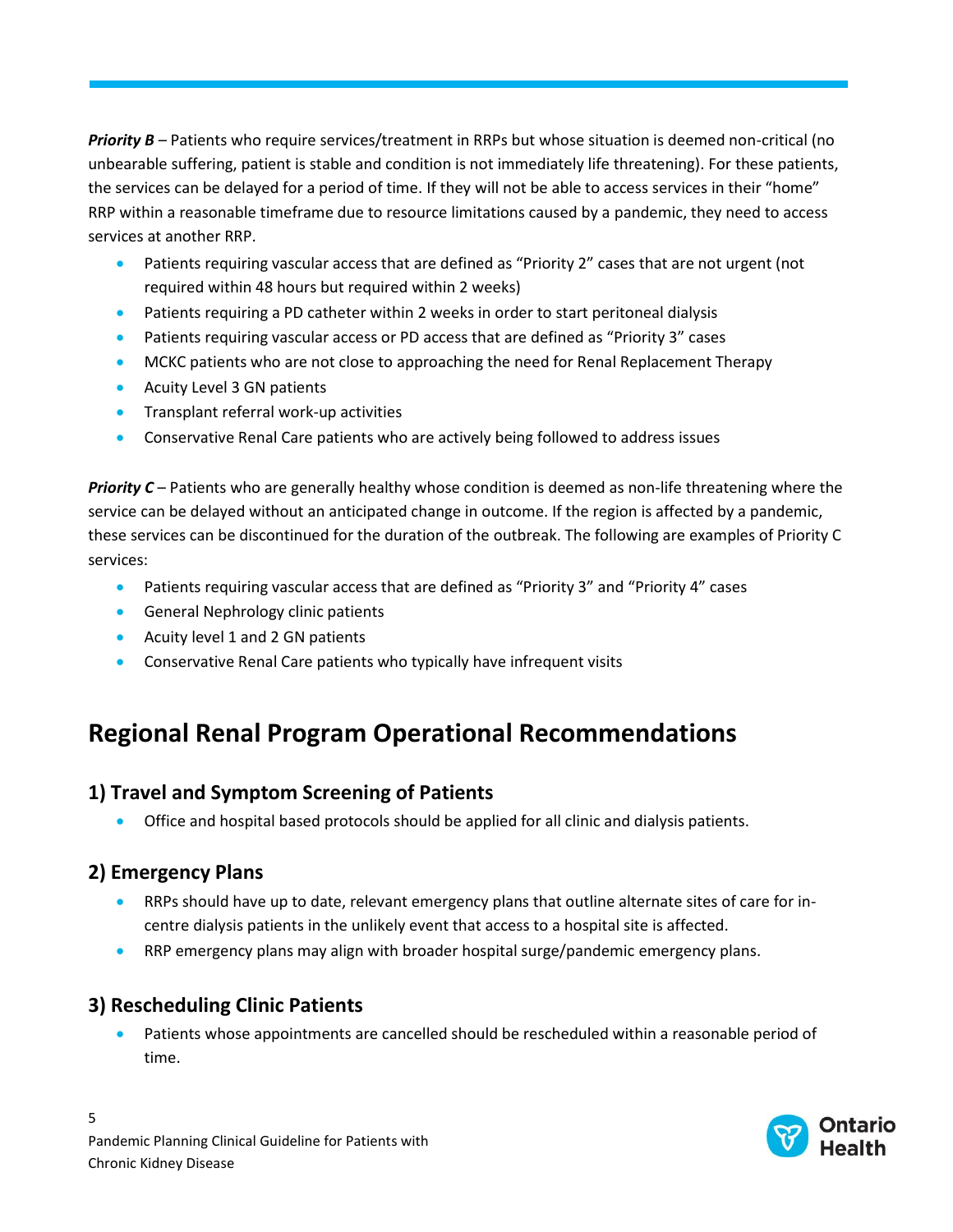## <span id="page-5-0"></span>**4) Patients Receiving Treatment**

- **•** Patients already on dialysis should continue therapy.
- Patients in Priority A should be treated.

#### <span id="page-5-1"></span>**5) Patients Receiving Dialysis Treatment in Home or Long Term Care**

 RRP staff should follow the Guidance Document for Home and Community Care developed by the Ministry of Health.

#### <span id="page-5-2"></span>**6) Patient Communication**

- RRPs should communicate with patients as needed in alignment with protocols developed by their respective hospitals.
- It is anticipated that patients and their family members will worry about how a pandemic might affect their care and treatment.
- **RRPs should expect a high volume of calls and questions and be prepared to designate how these** questions will be answered in a timely manner, and ensure that key messages are provided.

# <span id="page-5-3"></span>**ORN Provincial Office Activities**

- ORN will convene teleconferences with RRP administrative and/or clinical leadership to share information on an as needed basis prior to a pandemic in the planning stages, during the outbreak period and immediately following.
- ORN will require that RRPs inform the ORN immediately if a disruption in the provision of renal care services is anticipated or occurs.
- ORN will require that RRPs review their Chronic Kidney Disease Emergency Management Plan and notify the ORN whether their plan is current and relevant.
- ORN will provide Ontario Health's central key messages to the staff responding to Pubic Inquiries in order to provide a consistent response.

# <span id="page-5-4"></span>**Contact Information**

Rebecca Cooper, Director, Clinical Programs, Ontario Renal Network [Rebecca.cooper@renalnetwork.on.ca](mailto:Rebecca.cooper@renalnetwork.on.ca)